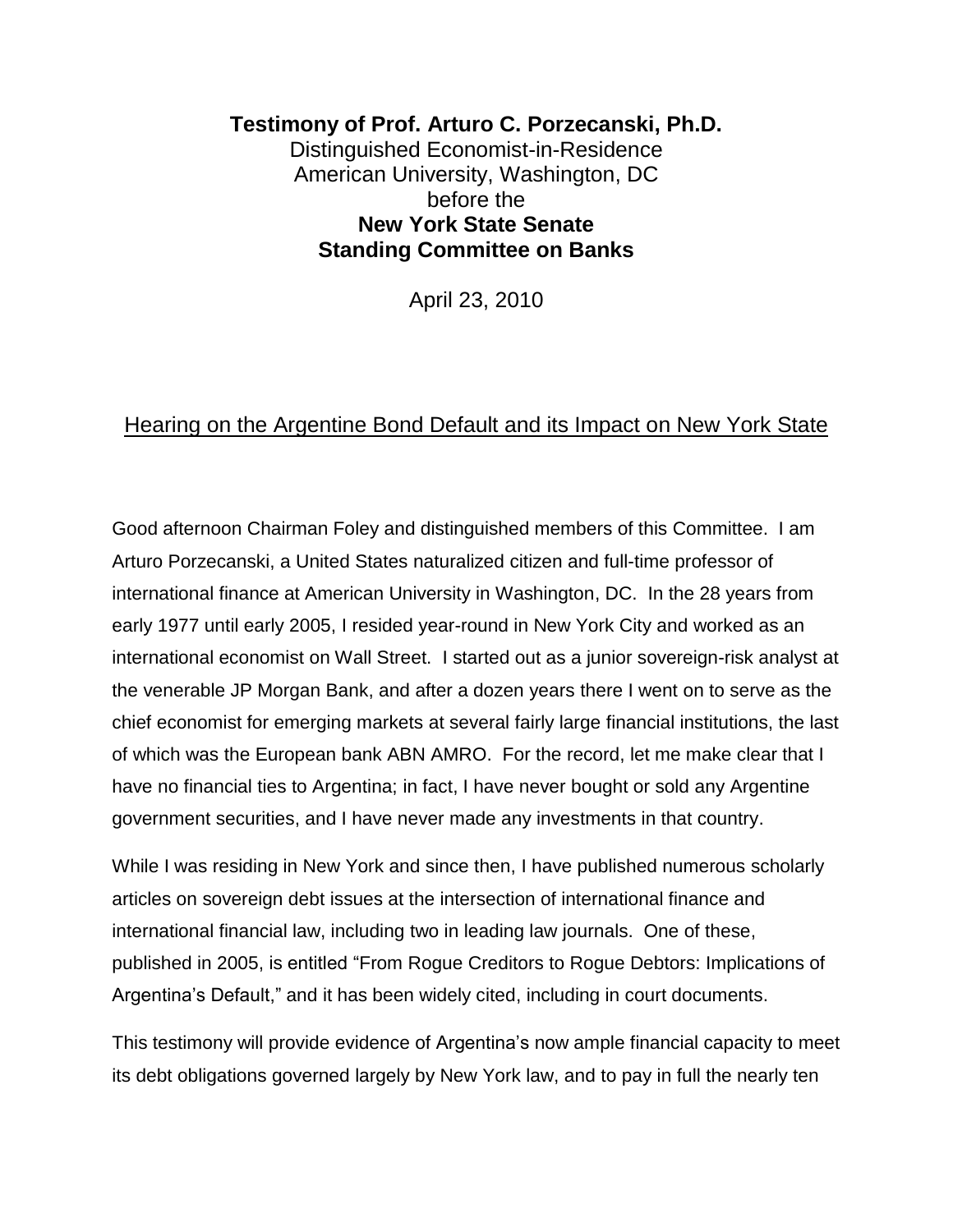billion dollars' worth of judgments entered against it, mainly by the United States District Court for the Southern District of New York.<sup>1</sup>

During my nearly three decades on Wall Street, I gained considerable first-hand experience in case-by-case workouts with sovereigns experiencing debt-servicing difficulties – including Argentina in the 1980s and 1990s. I represented my employers in debt-restructuring negotiations; investigated the nature of cash-flow problems and assessed the chances of policy improvements; exchanged views with experts at the Federal Reserve, International Monetary Fund and World Bank, as well as with others in-country; and advised my employers and/or their institutional-investor clients as to the extent of debt relief that I thought was appropriate under the specific circumstances, and as to the chances that governments would overcome their financial difficulties.

As you are well aware, there is no international bankruptcy court for sovereigns in financial distress, but ever since our federal government and the European powers abandoned "gunboat diplomacy," a set of constructive practices have developed and become standard in international finance. Whether they represent very poor nations with little upside potential or middle-income countries like Argentina with often bright prospects for a quick turnaround, governments in financial distress usually request and obtain debt relief that bears a relation to the scale of their financial problems and possibilities. They realize that it is in their self-interest not to ruin their reputation as borrowers, and jeopardize their future access to the international capital markets, by delaying a resolution of their problem or by imposing heavy losses on their creditors.

Governments are also mindful of the domestic economic, financial and political fallout from a disorderly or protracted default, because their own banks and corporations are

<sup>&</sup>lt;sup>1</sup> According to The Republic of Argentina prospectus subject to completion dated January 28, 2010, filed with the U.S. Securities and Exchange Commission under Schedule B of the Securities Act of 1933, pp. 11-12, as of January 19, 2010, judgments totaling approximately \$8.6 billion in the United States and €155 million in Germany had been entered against Argentina in actions based on its long-standing default on public debt obligations. In addition, as of the same date, eight awards totaling \$913 million had been entered against Argentina as a result of arbitrations under the International Centre for Settlement of Investment Disputes (ICSID).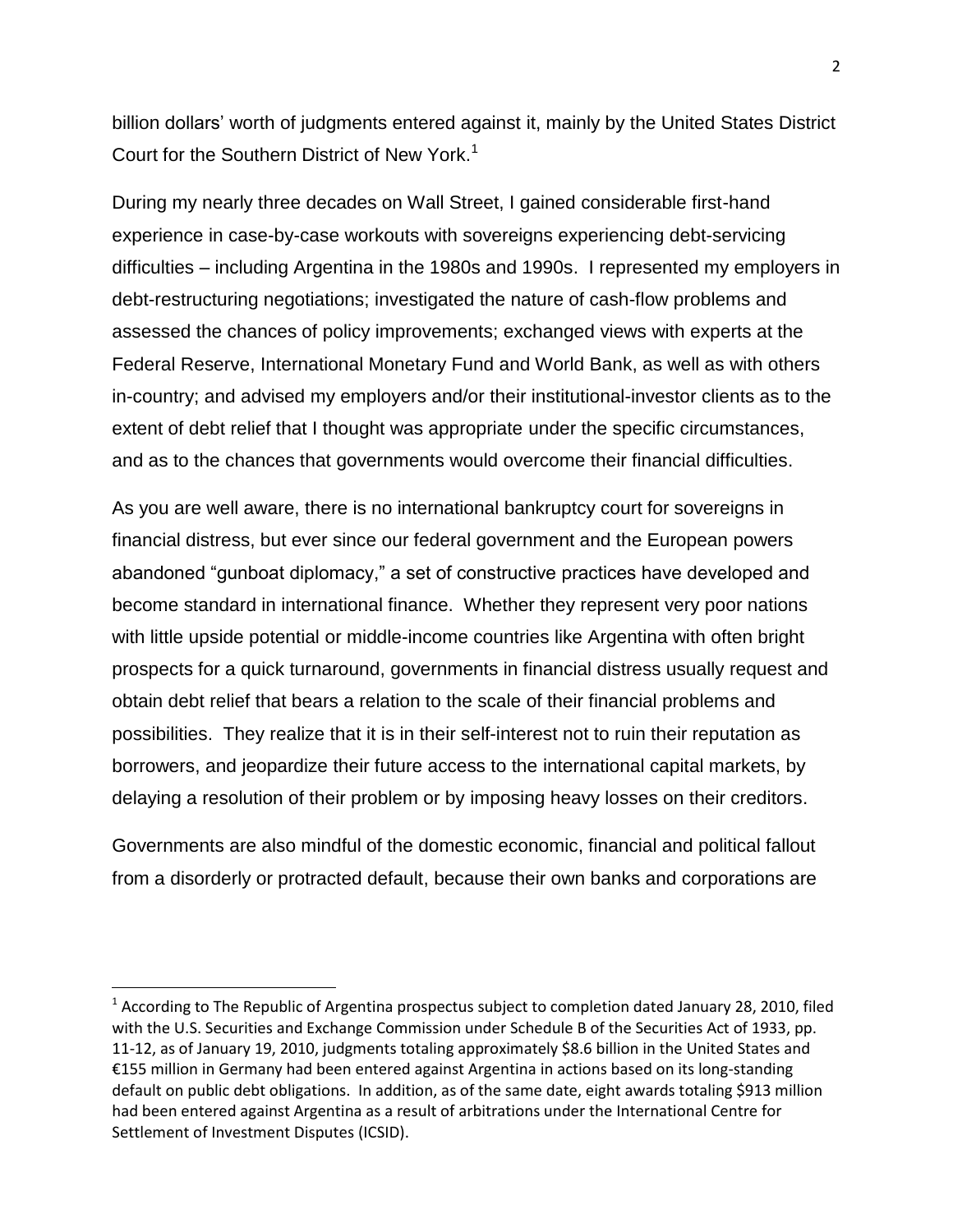vulnerable to the consequences of a government default.<sup>2</sup> In return for debt relief from private and official creditors, they adopt constructive prior actions to balance their budgets and shore up their external accounts – in order to be able to meet the new debt-service commitments they enter into. Governments usually negotiate these prior actions in parallel with multilateral agencies like the IMF and World Bank that play a useful mediating and supportive role, and they agree to a monitoring function on their part. In sum, the absence of a supranational sovereign bankruptcy mechanism has not delayed, never mind impeded, numerous sovereign workouts that have taken place in recent decades given enlightened, self-interested good will on everyone's part.<sup>3</sup>

However, as I summarize in Figure 1, in the last decade Argentina has broken with tradition – including its own tradition – and has set a troubling precedent that violates every element of customary or best practice in sovereign debt workouts.

|                                                                                      | <b>Best</b><br><b>Practice</b> | <b>Argentina</b> |
|--------------------------------------------------------------------------------------|--------------------------------|------------------|
| Stop incurring debt when you already are<br>-- and claim to be -- overindebted.      | Yes                            | No               |
| Make a good-faith effort to reach a<br>collaborative agreement with creditors.       | Yes                            | No               |
| Seek debt relief appropriate to the nature<br>of your liquidity/solvency problem.    | Yes                            | No               |
| Treat all private creditors in a<br>comparable manner.                               | Yes                            | Nο               |
| Recognize interest arrears, and treat them<br>preferentially vs. past-due principal. | Yes                            | No               |
| Make a good-will, up-front cash payment<br>-- especially when you have the cash.     | <b>Yes</b>                     | N <sub>0</sub>   |
| Seek the financial support and<br>endorsement of the multilateral agencies.          | Yes                            | <b>No</b>        |
| Aim for 100% creditor participation.                                                 | Yes                            | No               |

 $\overline{\phantom{a}}$ 

## **Figure 1: Argentina's Conduct vs. Best Practice in Distressed Sovereign Finance**

 $2$  For the latest discussion of the potential motivations why governments would want to avoid or minimize a default, and on the actual, measurable costs of sovereign default, see Eduardo Borensztein and Ugo Panizza, "The Costs of Sovereign Default," IMF Staff Papers, November 2009, pp. 683-741. <sup>3</sup> See Arturo C. Porzecanski, "From Rogue Creditors to Rogue Debtors: Implications of Argentina's Default," Chicago Journal of International Law, Summer 2005, pp. 311-332.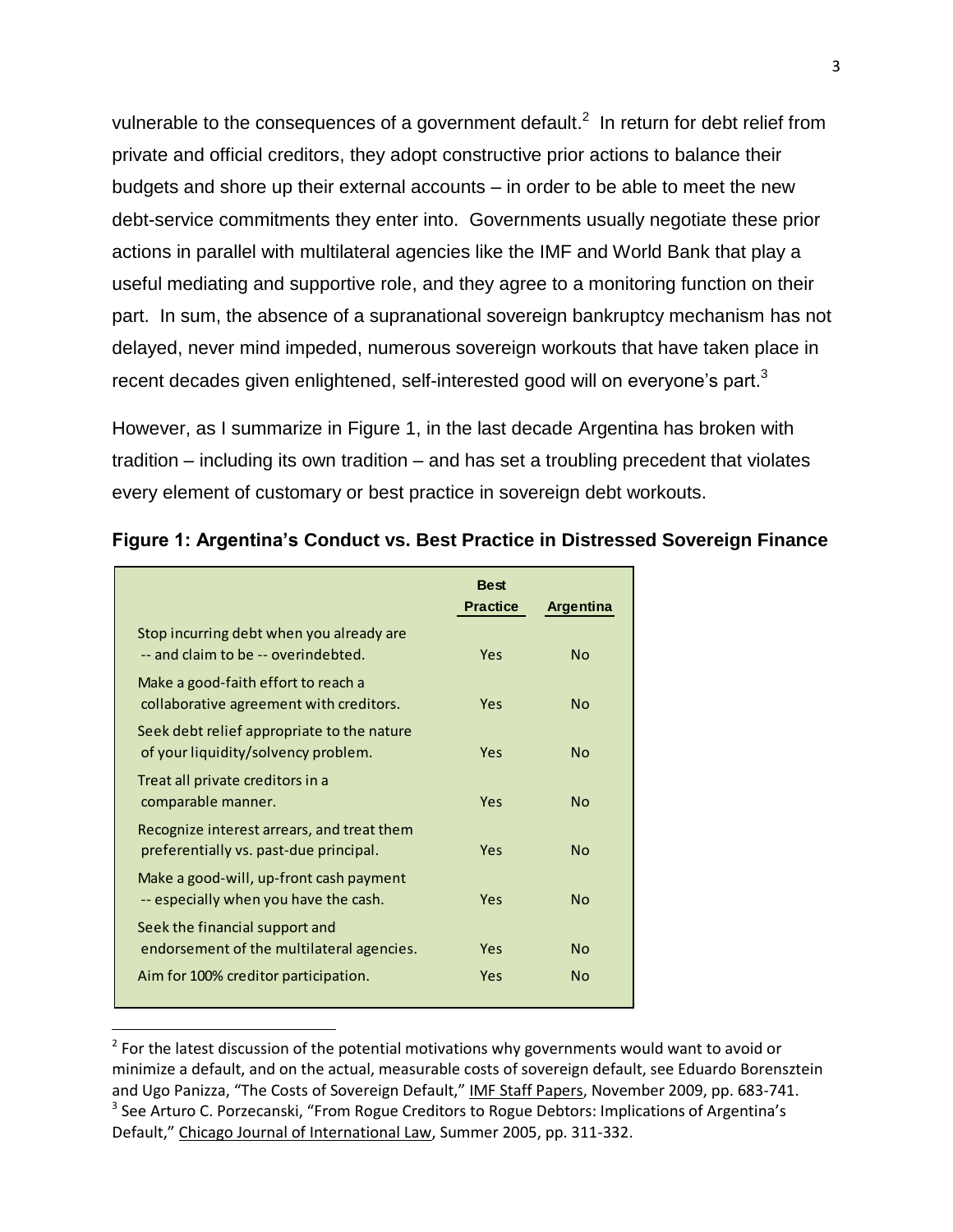A series of irresponsible, populist governments in Buenos Aires have blamed foreign investors for the country's problems, refusing to cure what has become by far the largest and, in my view, least justified default the world has ever known. Contrary to standard practice, the authorities have not engaged with the relevant multilateral agencies or negotiated an appropriate debt-restructuring deal with a representative committee of bondholders, commercial bankers or even government lenders.<sup>4</sup>

To give but one concrete example, Argentina has treated its official creditors in a highly discriminatory manner. On the one hand, during 2005-2006, and years ahead of schedule, the International Monetary Fund was paid in full the princely sum of \$13½ billion. On the other, agencies such as the U.S. Export-Import Bank, and European and other export credit and foreign-aid agencies elsewhere around the world, have not received a dime from Argentina since early 2002 on account of interest or principal due, and are collectively owed \$7 billion – most of it (nearly \$5½ billion) in arrears.

In the decade since the default, the Argentine economy and in particular its public finances have greatly improved, and yet governmental attitudes toward debt obligations have remained uncompromisingly harsh and downright scornful. Each government in office pleads poverty, but as demonstrated by the following charts prepared solely from official data published by the country's Ministry of Economy, nothing could be further from the truth. To begin with, in contemporary times, the government has never raked in as great a share of the country's Gross Domestic Product (GDP) as in recent years (see Figure 2). This bonanza in genuine revenues (namely, excluding borrowing) is largely the result of booming commodity exports which are taxed directly, plus rapid growth in taxable domestic production, sales and formal employment. $^{\rm 5}$ 

 $\overline{\phantom{a}}$ 

<sup>&</sup>lt;sup>4</sup> The leading guideline in best practices for sovereign debt workouts is "The Principles for Stable Capital Flows and Fair Debt Restructuring in Emerging Markets," which was agreed upon by a group of sovereign issuers and leaders of private finance in the Fall of 2004, and subsequently welcomed in November 2004 by the Group of 20. It was also welcomed by the Ministers of Finance and Central Bank Governors of the International Monetary and Financial Committee (IMFC) of the Board of Governors of the IMF. The Principles are included, for example, in the Institute of International Finance, "Report on Implementation by the Principles Consultative Group," October 2008, available at [www.iif.com/download.php?id=sIEw+cPkyf8=.](http://www.iif.com/download.php?id=sIEw+cPkyf8=)

<sup>&</sup>lt;sup>5</sup> For example, the official urban unemployment rate in Argentina has dropped from over 20% in 1Q2003 to 8.4% in 1Q2009; the latest figure is also 8.4% for 4Q2009.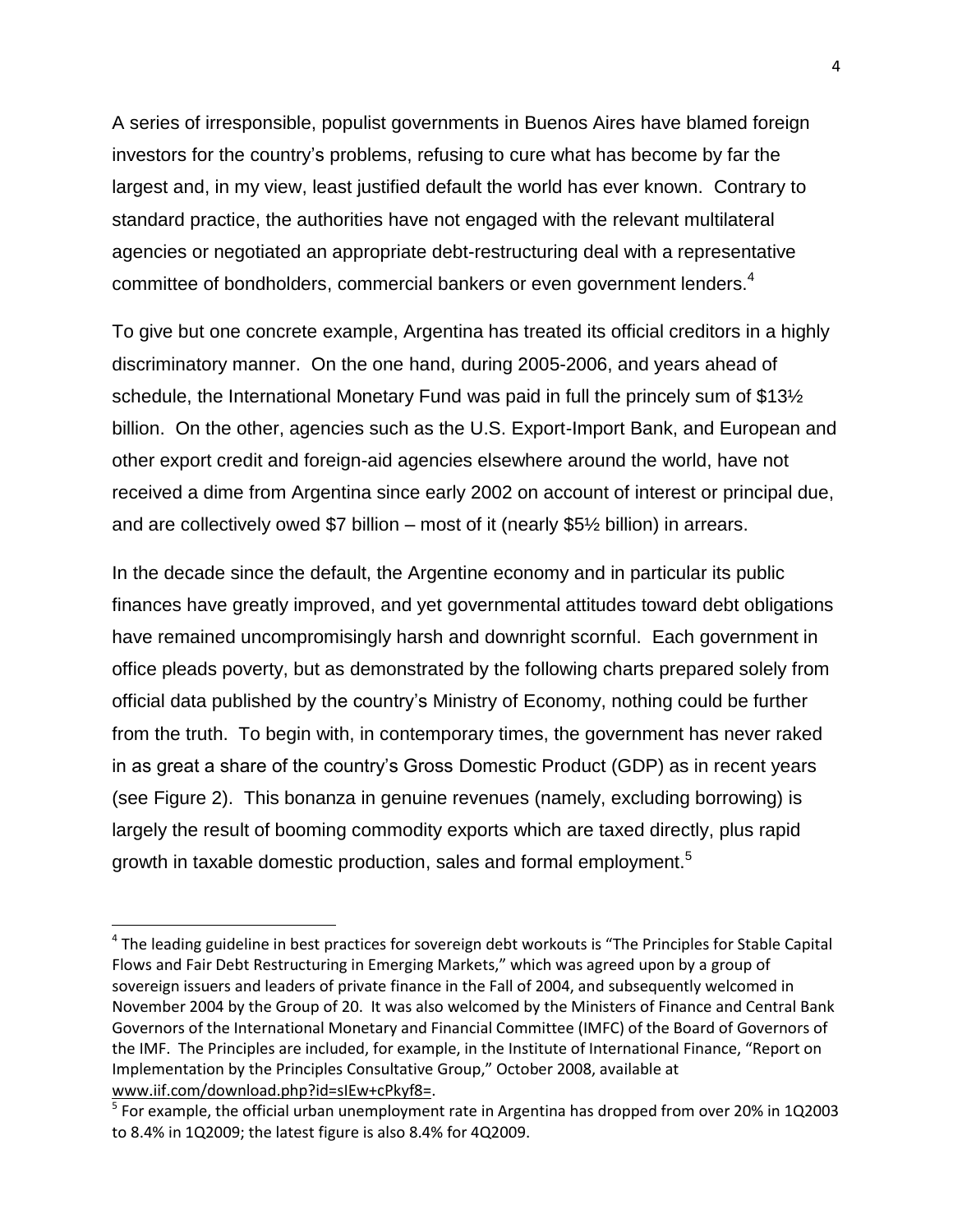

**Figure 2: Argentina's Government Revenues (Percent of GDP, 1980-2009)\***

\*Net of tax rebates and including mandatory pension contributions. *Source: Calculated by the author from data published by Argentina's Ministry of the Economy and Public Finance.*

The revenue windfall is also visible once data in local currency are converted into U.S. dollars, the currency in which more than 40% of the government's debt is presently denominated. Though revenues shrank in 2002 in the wake of the country's major currency devaluation that year, they were well on their way to a full recovery by 2005 (see Figure 3), when the government first demanded that bondholders accept a loss in principal and past-due interest exceeding two-thirds of what they were owed.



**Figure 3: Argentina's Government Revenues (Billions of U.S. dollars, 2000-2009)\***

\*Net of tax rebates and including mandatory pension contributions. *Source: Calculated by the author from data published by Argentina's Ministry of the Economy and Public Finance.*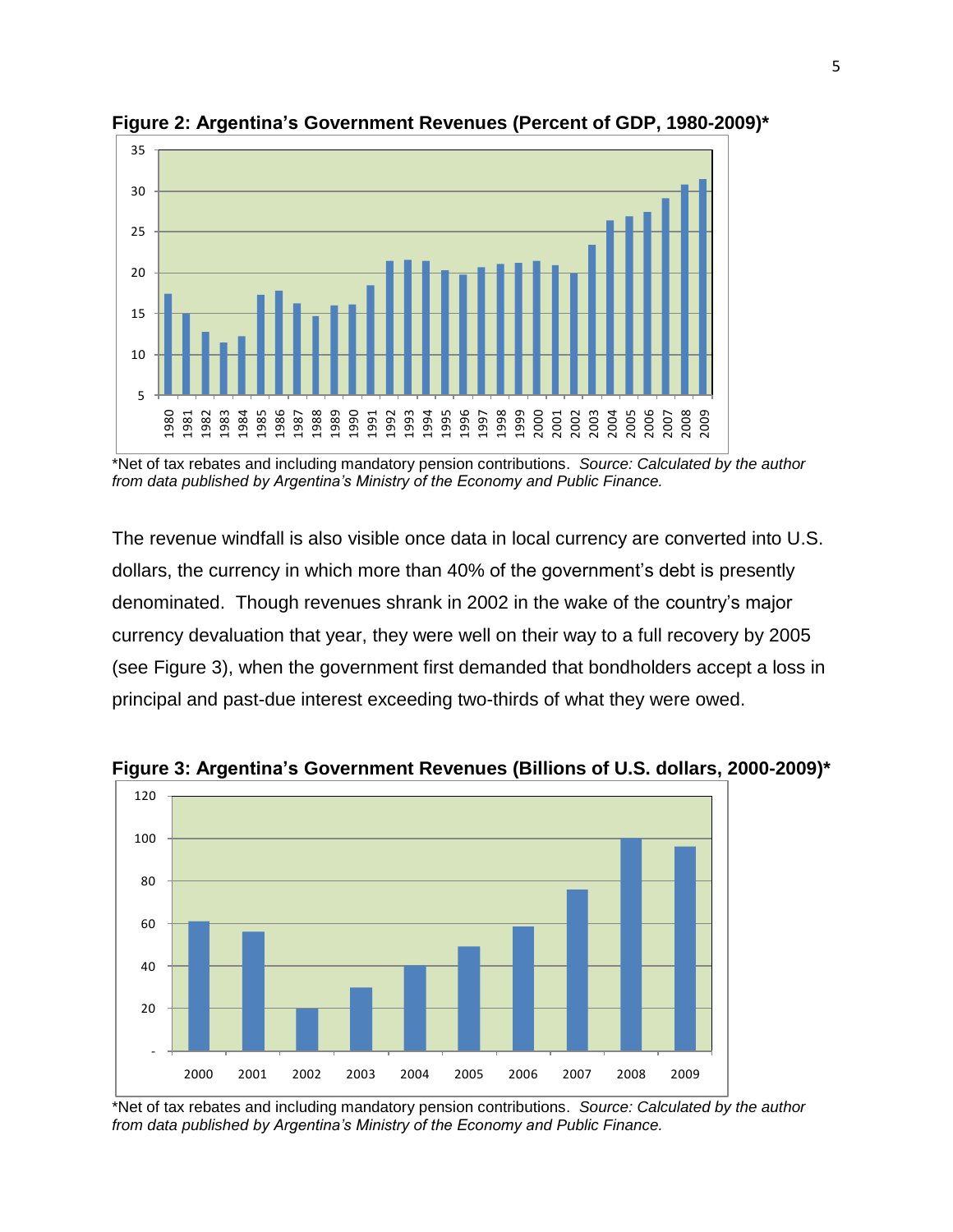The extent of the government's revenue bonanza is also clear when comparing said revenues to the stock of its indebtedness to foreign bondholders and lenders. As can be observed in Figure 4, in the crisis year of 2002, the debt burden tripled in relation to the flow of annual revenues, from about 150% to around 460%. In other words, because of the country's major recession and currency devaluation, the stock of debt to foreign creditors skyrocketed from the equivalent of 18 months to 55 months' worth of government revenues. At that point, there is no doubt, Argentina had a major financial problem and needed time for the economy and its currency to recover.

Since those days, however, the burden of indebtedness has shrunk to the equivalent of less than 65% of national revenues – namely, it could all be paid off with the equivalent of eight months of revenues. This extraordinary lightening of debt burden is the result of both much higher revenues measured in dollars and a significantly lower stock of foreign debt – largely thanks to the forgiveness of claims granted by the three-quarters of bondholders who, in 2005, were intimidated into acceding to Argentina's demand that it be treated as if it were some destitute, war-torn "basket case." 6



 $\overline{a}$ 

**Figure 4: Argentina's Government Revenues (Percent of Government Debt to Non-Residents, 2000-2009)\***

\*Net of tax rebates and including mandatory pension contributions. The government debt to non-residents includes all estimated past-due amounts. *Source: Calculated by the author from data published by Argentina's Ministry of the Economy and Public Finance.*

 $^6$  The government estimates that its indebtedness to foreigners has dropped from a peak of \$116 billion in 2004 to \$62 billion by the end of 2009.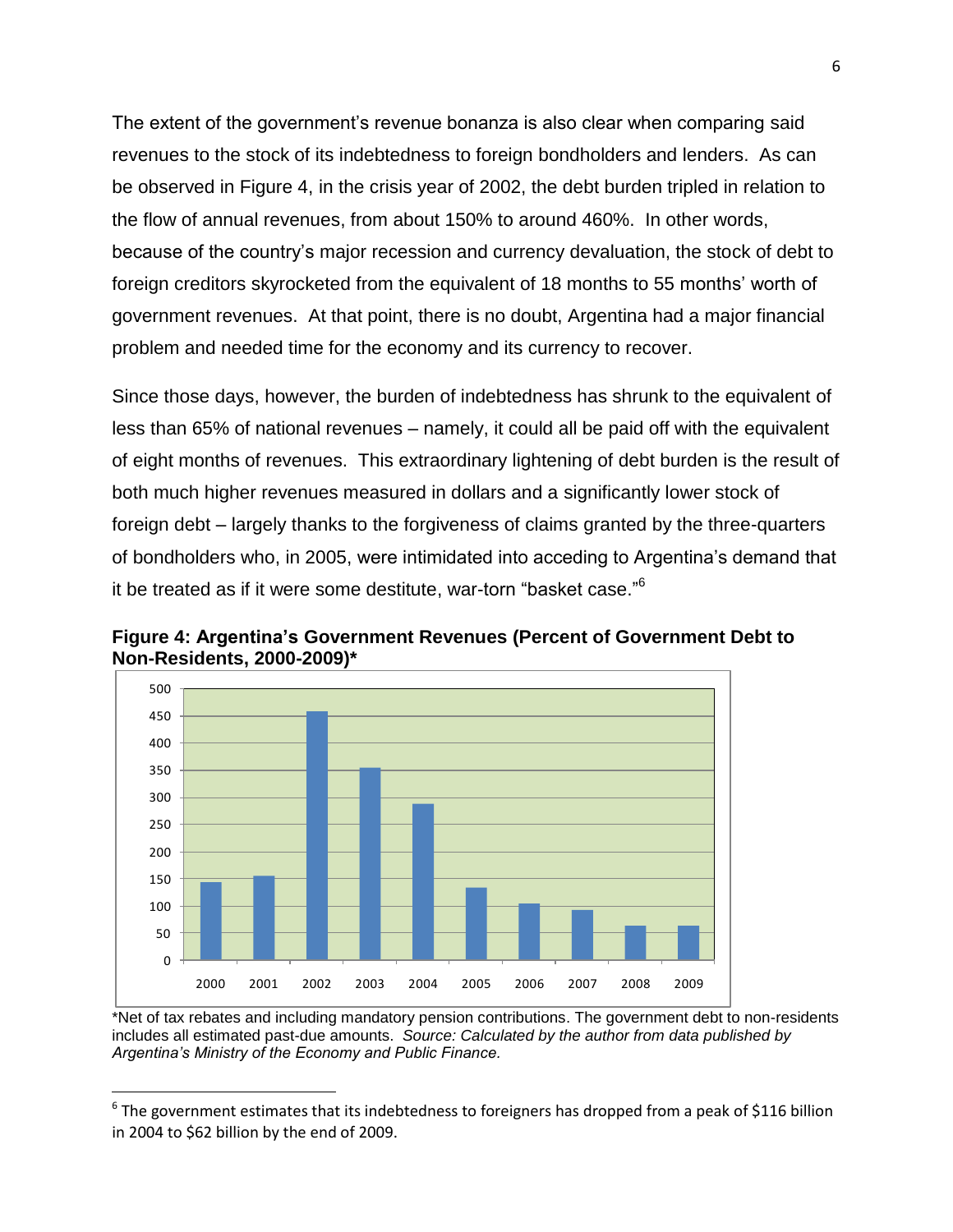In addition to its very ample fiscal resources, mention should be made of supplementary financial resources held by Argentina's central bank, which constitute a second well that may be tapped to pay bondholders, just as it was used to the pay the IMF back in full in January 2006. Earlier this year, the government ordered the central bank president to hand over \$6.6 billion of hard-currency reserves supposedly to pay debt obligations falling due, and when he refused because according to his legal counsel the legislature had to approve said transfer, he was promptly fired for insubordination.<sup>7</sup> The government then appointed a new head of the central bank that was already part of the current administration, and she was quick to write the check.

Normally, the foreign assets of a monetary authority are not available for a government to use as it pleases, but in Argentina the central bank has been losing all of its autonomy, and it has become a source of extraordinary financing for the government. A decade ago, it was legally prevented from lending local or foreign currency to the government, but now it is not. The relationship between the central government and the central bank has become so intertwined that recently Judge Thomas Grisea, of the U.S. District Court for the Southern District of New York, ruled that the latter has become the "alter ego" of the former – and thus to satisfy an outstanding judgment against Argentina, he authorized the attachment of \$105 million of Argentina's central bank funds left on deposit years ago at the Federal Reserve Bank of New York.<sup>8</sup>

As can be seen in Figure 5, and as it true about its fiscal revenues, Argentina's official international reserves have likewise reached their highest point in contemporary history, averaging in excess of \$45 billion during the past three years. During the crisis years of 2001-2003, these reserves had dropped to less than \$15 billion, but since then they have tripled – despite the sizeable, aforementioned payments made to the IMF. In those difficult days, the central bank's reserves were equivalent to less than 20% of the stock of obligations to foreign creditors. But as of the end of last year, as per Figure 6, these reserves had grown to the point where they were equivalent to almost 80% of

<sup>&</sup>lt;sup>7</sup> See Chloe Hayward and Sudip Roy, "Inside Redrado's Battle for Argentina's Central Bank," Euromoney, March 2010. The dismissed head of Argentina's central bank was Martín Redrado; his replacement is Mercedes Marcó del Pont, and the event described took place in late January and early February of this year.

 $^8$  See EM and NML Capital vs. Argentina, 2010 U.S. Dist. LEXIS 34613, April 7, 2010.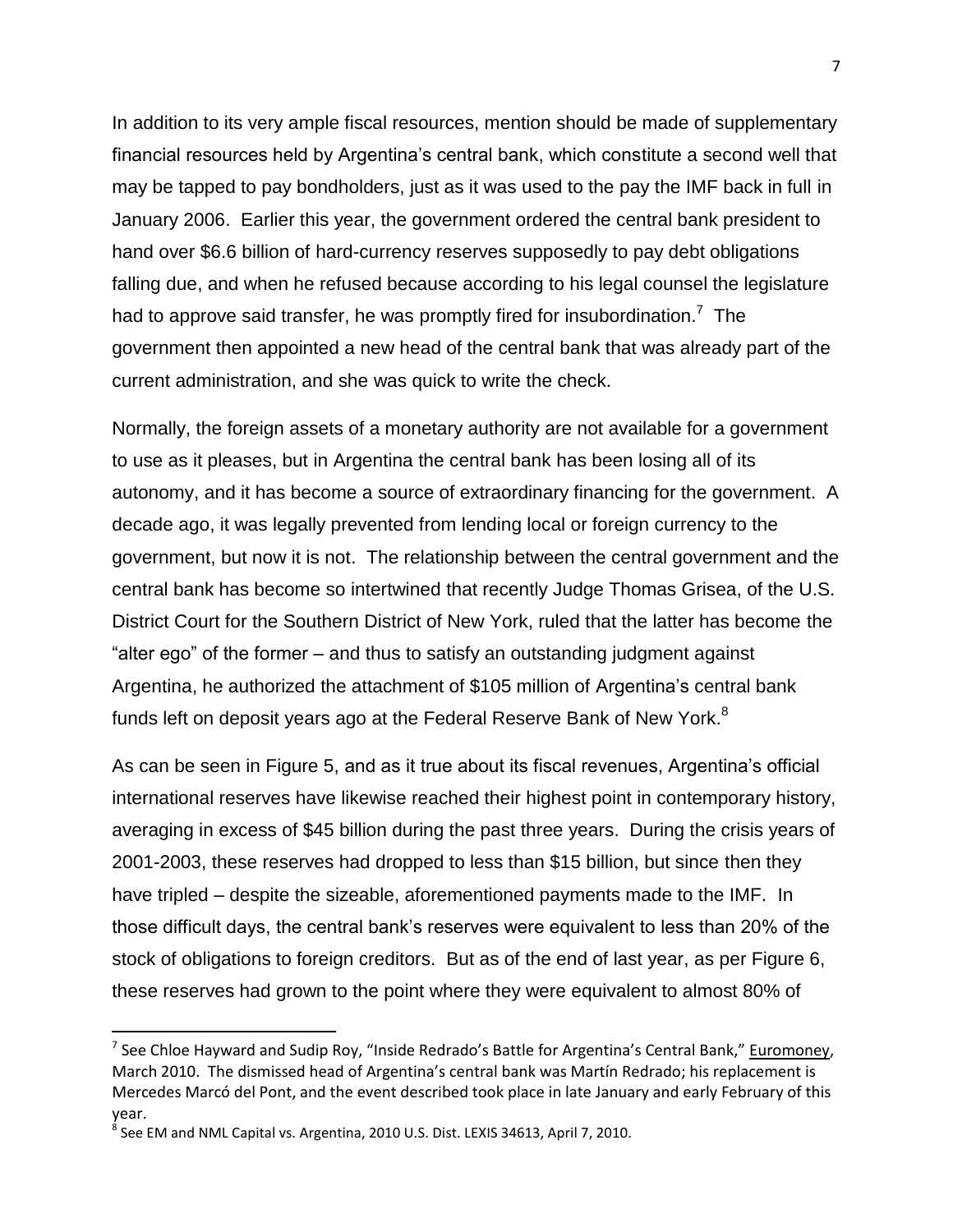what non-residents of Argentina were owed – including unpaid amounts of interest and principal. All things considered, therefore, one cannot justify Argentina's long-standing attitude and behavior towards most of its private and official creditors on the basis of any national economic emergency or binding financial impairment.



**Figure 5: Official International Reserves (Billions of U.S. Dollars, 1980-2009)**

**Figure 6: Official International Reserves (Percent of Government Debt to Non-Residents, 2000-2009)**



*Source: Calculated by the author from data published by Argentina's Ministry of the Economy and Public Finance.*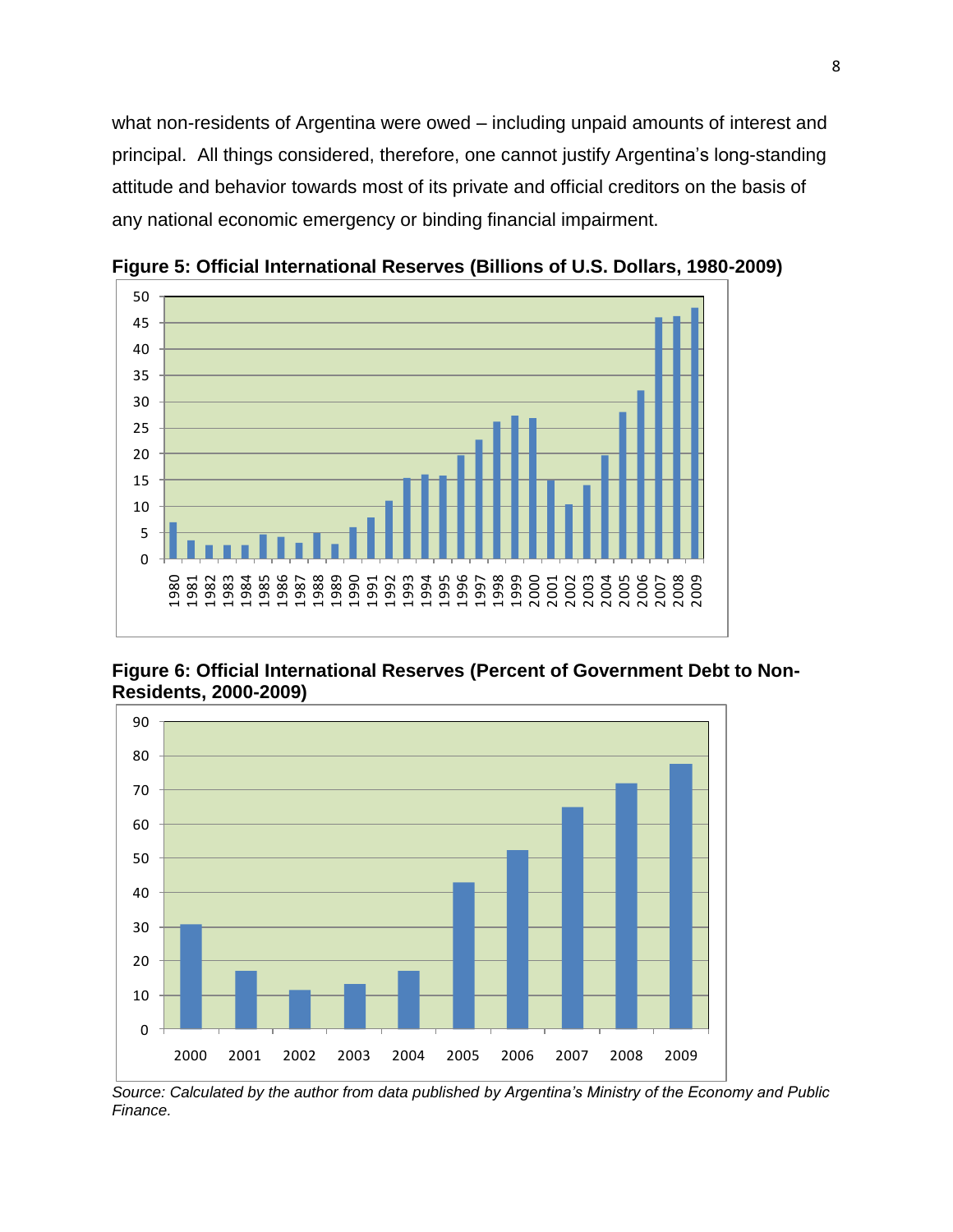**In view of the above-detailed economic facts and trends, I conclude that Argentina's behavior during the past many years represents a blatant case of unwillingness, rather than inability, to pay.** A succession of populist governments in Buenos Aires have had access to increasingly ample fiscal and central bank resources, but they have decided not to use them to meet their lawful obligations to their creditors, or to pay the many judgments entered against them by courts and arbitration panels in the United States and Europe. As Judge Grisea recently wrote in one of his rulings, when in the 1990s the country sold tens of billions of dollars of bonds to foreign investors under New York law, Argentina agreed to legal provisions that gave "all the appearances of good faith. Unfortunately, the Republic has turned these assurances into a dead letter. The good faith was in the words but not in the deeds."<sup>9</sup>

At the present time, Argentina is about to give its holdout creditors another chance to give up their original claims, and although the terms have not yet been formalized in an SEC-approved prospectus, it appears that they will be at least as harsh as those offered back in 2005. According to the news out of Buenos Aires, small-scale bondholders (mostly in Italy and Germany) who refused the 2005 settlement offer will be given another opportunity to tender their existing defaulted bonds for new ones maturing in 2038. They will have a low coupon but these retail investors will not have to suffer a "haircut" on principal, and they will be paid in cash for interest accrued since 2003. In sharp contrast, institutional investors, who account for the bulk of the nearly \$20 billion in principal plus about \$10 billion in past-due interest, will be asked once again to renounce to two-thirds of their principal claim in exchange for new bonds maturing in 2033 that will carry a higher but still below-market coupon. They will not be paid for interest accrued since 2003 in cash but, rather, with yet another bond maturing in 2017.

Various Wall Street firms have performed tentative valuations of the upcoming transaction in light of current yields and other relevant factors and have concluded that, on a net present-value basis, large investors in fact are being offered an even worse settlement than in 2005 – about 15% lower.<sup>10</sup> I tend to concur. Evidently, the country's

 $^9$  EM and NML Capital vs. Argentina, 2010 U.S. Dist. LEXIS 34613, op. cit., p. 7.

 $10$  See Credit Suisse, "Argentina's Debt Swap Offer: Good Enough," Fixed Income Research, April 15, 2010; Royal Bank of Scotland, "Argentina: Terms on Debt Re-Offer," Emerging Markets Latin America,